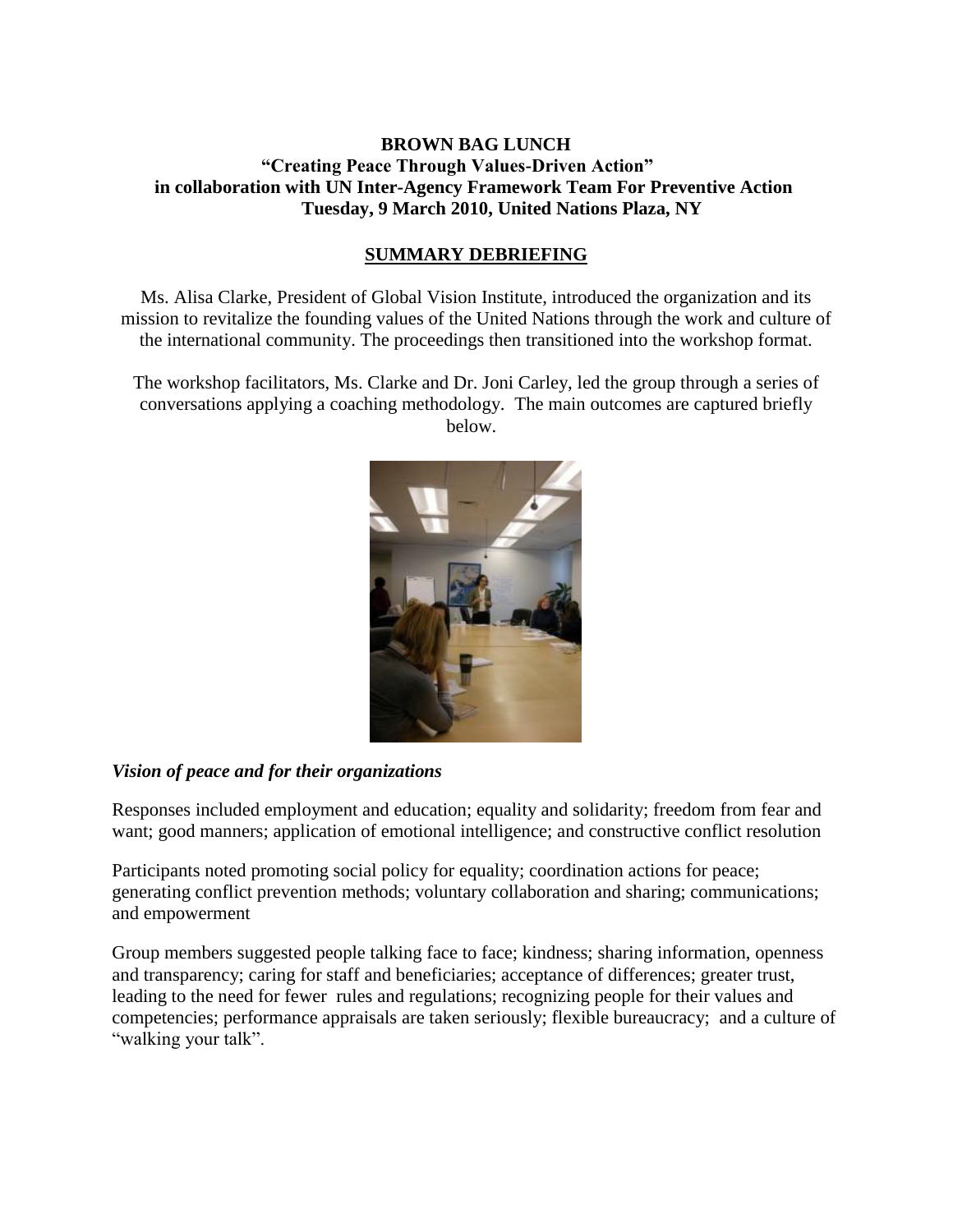

# *Reality of current circumstances*

Positive supportive trends included staff members themselves; good leadership among individuals regardless of rank; vision and conviction; committed staff, and people believing they can make a difference.

Negative trends and challenges included egocentric behavior; too many rules and regulations, and rules that are not helpful; lack of commitment and lack of follow-up on responsibilities; delays in responses and decision-making; risk averse behavior; a culture of blame, shame and fear; lack of accountability; hierarchic style; and the hiring of technicians as managers when they may not have managerial skills



# *Options for the way forward*

Group members proposed enrolling leaders to devote more resources and expand this kind of visioning; keeping the values conversation alive; institutionalizing workshops such as this on values; performance management procedures that include personal dialogue with staff members, 360 degree performance assessments with input from superiors as well as subordinates and incentives for good performance; a positive role for the Staff Council; modeling the ideal vision and inspiring others yourself; modifying the recruitment process to enhance transparency and ensure professional development along a career path.